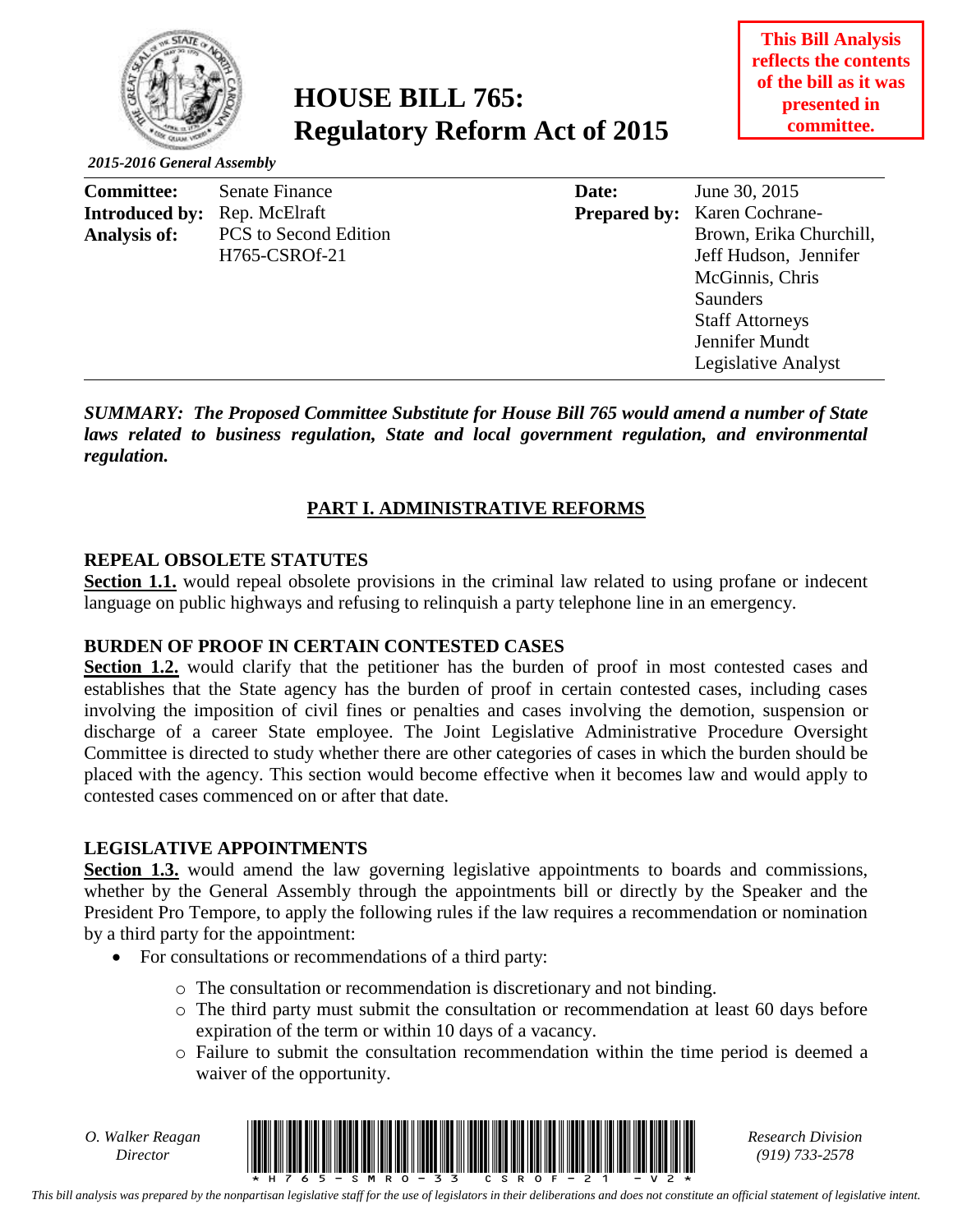- For appointments made from a list of nominees provided by a third party:
	- $\circ$  The third party must submit the recommendation at least 60 days before expiration of the term or within 10 days of a vacancy. This provision does not apply to appointments to the Legislative Ethics Committee.
	- o Failure to submit nominees within the time limits is deemed a waiver of the opportunity.

These provisions would become effective when they become law and apply to recommendations, consultations, and nominations made on or after that date.

#### **ALLOW ATTORNEYS' FEES WHEN THE STATE IS THE PREVAILING PARTY IN CERTAIN CIVIL ACTIONS AND CLARIFY AND STANDARDIZE THE REQUIREMENTS TO AWARD ATTORNEYS' FEES IN ACTIONS INVOLVING THE STATE.**

**Section 1.4.** would amend the law governing the award of attorney's fees in certain civil actions involving the State. In a case that contests the State's ability to construct transportation improvements or seeks relief based on environmental impact, and the State is the prevailing party, the court must allow the State to recover reasonable attorney's fees and costs. The prevailing party must petition for fees within 30 days following final disposition of the case. If attorney's fees are awarded, the judge must issue a written order including the factual basis and amount of fees to be awarded.

This section would become effective September 1, 2015, and applies to all actions or other proceedings filed on or after that date.

#### **OCCUPATIONAL LICENSING BOARD INVESTIGATORS AND INSPECTORS**

**Section 1.5.** would amend the law governing occupational licensing boards to prohibit a board from contracting with or employing a person licensed by the board to serve as an investigator or inspector, if the person is actively practicing in the profession or occupation over which the board has jurisdiction. The section would not prohibit the board from hiring a licensee for other purposes or if the licensee is not actively working in the field.

#### **NO FISCAL NOTE REQUIRED FOR LESS STRINGENT RULES**

**Section 1.6.** would amend the process for the periodic review and expiration of existing rules under the Administrative Procedure Act. The section provides that if, during the readoption process, a rule is amended to impose a less stringent burden on regulated persons than the existing rule, the agency is not required to prepare a fiscal note for the rule.

#### **APO TO MAKE RECOMMENDATIONS ON OCCUPATIONAL LICENSING BOARD CHANGES**

**Section 1.7.** would direct the Joint Legislative Administrative Procedure Oversight Committee (APO) to review the recommendations contained in the Program Evaluation Division report, entitled "Occupational Licensing Agencies Should Not be Centralized, but Stronger Oversight is Needed," to determine how to improve oversight of occupational licensing boards. The section directs APO to consult with various interested parties in conducting its review and to propose legislation to the 2016 Session of the 2015 General Assembly.

#### **TECHNICAL CORRECTION**

**Section 1.8.** would make a technical amendment to G.S. 20-116 $(g)(3)$  to rewrite the provision to eliminate duplicative lettering in accordance with coded bill drafting protocol.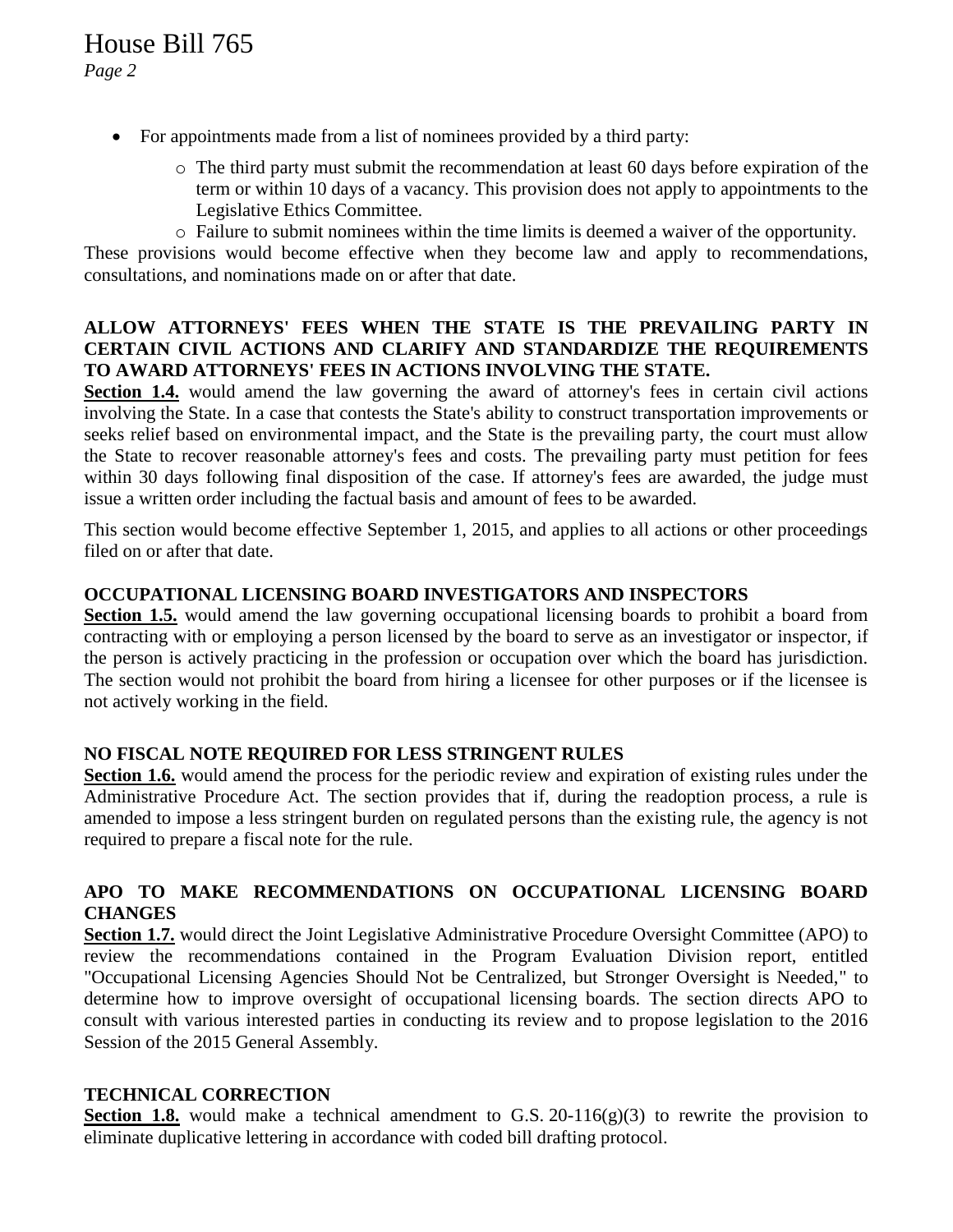## **PART II. BUSINESS REGULATION**

#### **EXEMPT SMALL BUSINESS ENTITIES BUYING OR SELLING ENTITY-OWNED PROPERTY**

**Section 2.1.** would amend the Real Estate License Law to exempt the owners, officers, managers, and employees of a corporation, partnership, limited liability company, or a closely held business entity from the requirement of obtaining a license in order to act as a real estate broker in connection with property owned or leased by the business. A closely held business is defined in the section as a limited liability company or a corporation with no more than two legal owners. The section also authorizes the officers, managers, and employees of a closely held business entity that is not the owner or lessor of the property to engage in acts and services of a broker without a license, if the business notifies the Real Estate Commission in writing annually with contact information and demonstrates available assets of at least \$50,000.

#### **MANUFACTURED HOME LICENSE/CRIMINAL HISTORY CHECK**

**Section 2.2.** would amend the law governing criminal history checks for applicants for manufactured home licenses to clarify that only applicants for initial licensure need consent to a criminal history record check. The section also clarifies that an applicant is a person applying for initial licensure as a manufactured home salesperson or a set-up contractor.

#### **AMEND DEFINITION OF "EMPLOYEE" UNDER THE WORKERS' COMPENSATION ACT TO EXCLUDE VOLUNTEERS AND OFFICERS OF CERTAIN NONPROFIT CORPORATIONS AND ASSOCIATIONS**

**Section 2.3.** would amend the definition of the term "employee" under the Workers' Compensation Act to exclude volunteers and officers of certain nonprofit corporations and associations. The new definition applies to nonprofits subject to the following acts: the Unit Ownership Act, the Condominium Act, the Planned Community Act, the Nonprofit Corporation Act, the Uniform Unincorporated Nonprofit Association Act, and any organization that is exempt from federal income tax under section  $501(c)(3)$  of the Internal Revenue Code. The section applies to persons who receive no remuneration for voluntary service other than reasonable reimbursement for expenses incurred in connection with voluntary service, even if the person was elected or appointed and empowered as an executive officer, director, or committee member under the charter, articles, or bylaws of the nonprofit. If the nonprofit employs one or more persons who receive remunerations, the volunteer officers shall be counted solely for the purpose of determining the number of persons employed by the corporation. The provision does not apply to certain volunteer public safety workers who are currently covered by the definition of employee.

#### **PART III. STATE AND LOCAL GOVERNMENT REGULATION**

**REDUCE STATE AGENCY MOBILE DEVICE REPORTING FREQUENCY Section 3.1.** would reduce the reporting requirement for State agencies with regard to the number, type, and use of mobile devices issued by the agency. Since 2011, agencies have been required to report to the Legislature and the Office of State Budget and Management on a quarterly basis. This provision would reduce the reporting requirement from quarterly to annually.

#### **GOOD SAMARITAN EXPANSION**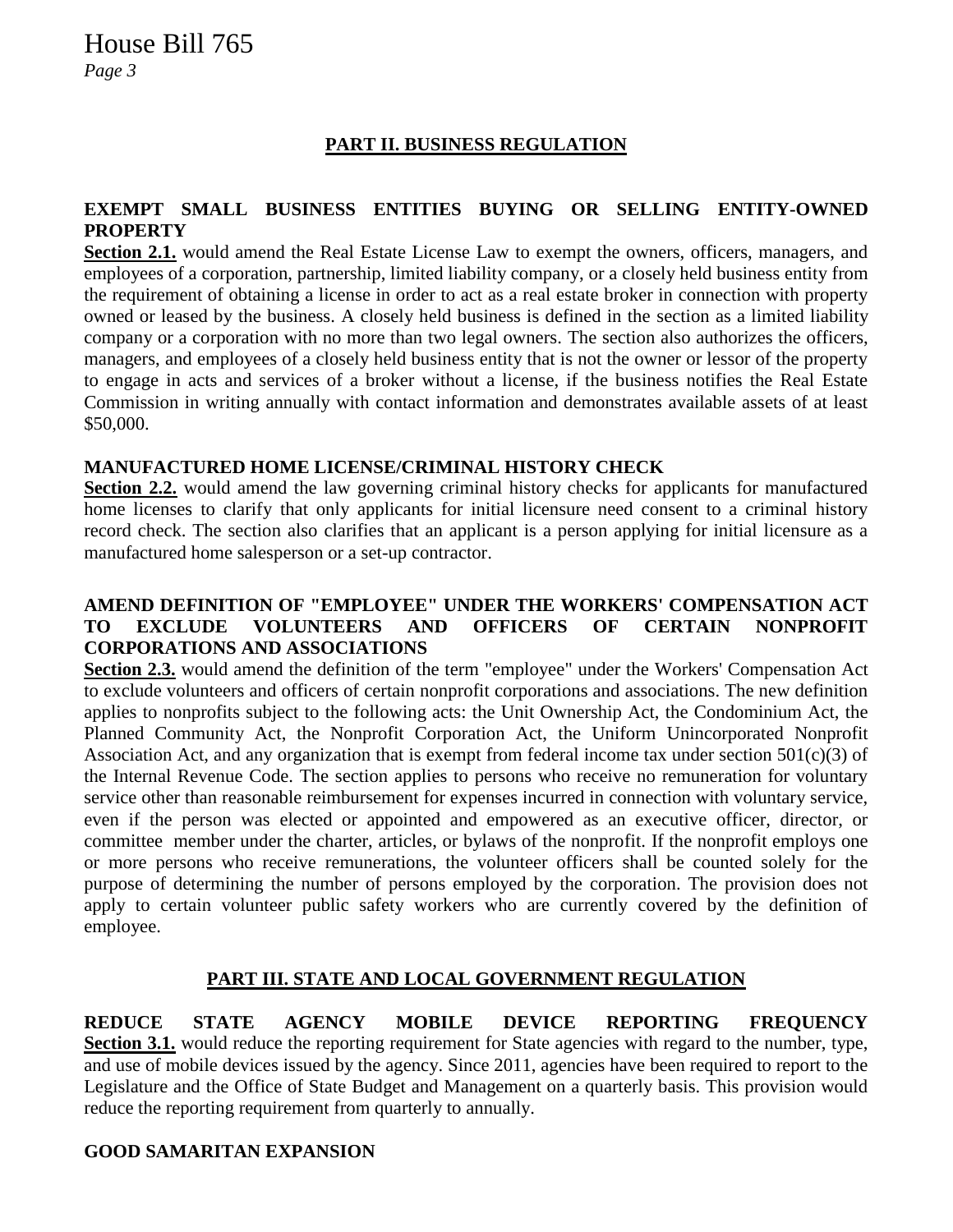*Page 4*

**Section 3.3.** would amend the criminal law to create an exception to the law against breaking or entering into or out of a railroad car, motor vehicle, trailer, aircraft, boat, or other watercraft under certain circumstances. The following circumstances are not violations of the law:

- If the person committing the act does so in good faith to provide first aid or emergency health care, or because the person inside is in imminent danger of becoming unconscious, ill, or injured.
- Prompt decisions and actions in medical, other health care, or other assistance are required.
- Immediate health care or removal of the person is so reasonably apparent that any delay would seriously worsen the physical condition or endanger the life of the person.

This section would become effective September 1, 2015, and apply to offenses committed on or after that date.

**Section 3.4.** would create immunity from civil liability for damage to a railroad car, motor vehicle, trailer, aircraft, boat, or other watercraft, if the damage occurred while a person was rendering emergency assistance to another person inside the conveyance. Immunity would be triggered if one or more of the following circumstances exist:

- If the person committing the act does so in good faith to provide first aid or emergency health care, or because the person inside is in imminent danger of becoming unconscious, ill, or injured.
- Prompt decisions and actions in medical, other health care, or other assistance are required.
- Immediate health care or removal of the person is so reasonably apparent that any delay would seriously worsen the physical condition or endanger the life of the person.

This section would become effective September 1, 2015, and apply to causes of action arising on or after that date.

## **AUTHORIZE DMV TO ISSUE PERMANENT PLATES FOR TRAILERS ATTACHED TO MOTORCYCLES**

**Section 3.5.** would amend, effective July 1, 2015, the Motor Vehicle law to authorize the issuance of permanent plates for a trailer used as an attachment to the rear of a motorcycle.

## **STATUS FOR PROVIDERS OF MH/DD/SA SERVICES WHO ARE NATIONALLY ACCREDITED**

**Section 3.7.** would authorize the Commission for Mental Health, Developmental Disabilities, and Substance Abuse Services to adopt rules for providers who have obtained national accreditation to be exempt from undergoing any routine monitoring that is duplicative of the oversight by the national accrediting agency. Providers would continue to be subject to inspection by the Secretary, provided the inspection is not duplicative of inspections required by the national accrediting agency.

## **CLARIFY THAT WHEN A NEW PERMIT OR TRANSITIONAL PERMIT IS ISSUED FOR AN ESTABLISHMENT, ANY PREVIOUS PERMIT FOR THAT SAME ESTABLISHMENT IN THAT LOCATION BECOMES VOID**

**Section 3.8.** would amend the law governing the regulation of food and lodging establishments to allow the issuance of more than one permit for the same location if more than one establishment is operated in the same location and if each establishment satisfies all of the requirements of the law.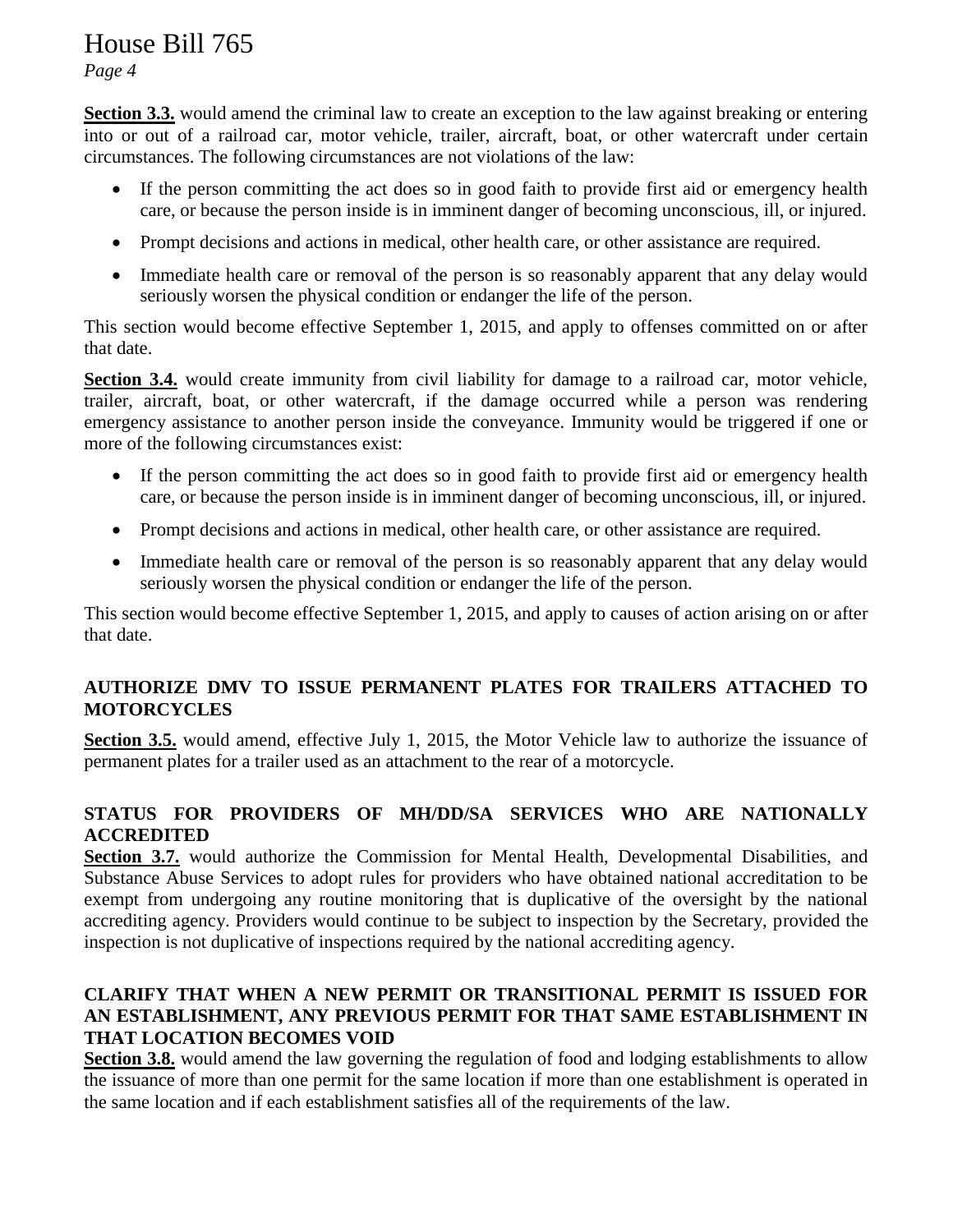## *Page 5*

#### **OPEN AND FAIR COMPETITION WITH RESPECT TO THE MATERIALS USED IN WASTEWATER, STORMWATER, AND OTHER WATER PROJECTS**

**Section 3.9** would amend the public contracting statutes to require public entities to consider all acceptable piping materials before determining which piping material should be used in the construction, development, financing, maintaining, rebuilding, improving, repairing, procuring, or operating of a water, wastewater, or stormwater drainage project that is funded in whole or in part with State funds, unless sound engineering practices suggest that one type of acceptable piping material is more suitable for a particular project.

This section would become effective October 1, 2015, and would apply to projects initiated on or after that date.

#### **LICENSED SURVEYOR TO MARK BOUNDARIES OF STATE PROPERTIES**

**Section 3.10.** would require State agencies to use a licensed professional engineer or surveyor when marking boundaries of State property under the care of that agency. Employees of the State agency would be exempt from the requirement, as provided in current law.

This section would become effective October 1, 2015, and applies to surveys conducted on or after that date.

#### **AMEND UNDERGROUND DAMAGE PREVENTION REVIEW BOARD, ENFORCEMENT, AND CIVIL PENALTIES**

**Section 3.12.** would amend the statute establishing the Underground Damage Prevention Review Board (Board). The Board is charged with reviewing reports of alleged violations of the Underground Utility Safety Act and recommending penalties for violation of the Act. Section 3.12 would make a number of clarifying changes to the Board's statute, including provisions for length of Board member terms, how vacancies are filled and members removed, quorum, how the Chair of the Board is appointed, and the process for how the Board recommends actions or penalties when violations of the Act occur.

#### **CONFORM NORTH CAROLINA ALL-TERRAIN VEHICLE LAWS TO NATIONAL SAFETY AND DESIGN STANDARDS FOR YOUTH OPERATORS**

**Section 3.13** would amend North Carolina's all-terrain vehicle laws to conform to the American National Standards Institute/Specialty Vehicle Institute of America (ANSI/SVIA) design standard. Under current law, there are different age restrictions on riders of all-terrain vehicles, with criteria for riders of 8, 12, and 16 years of age. Under the national standards, different all-terrain vehicles are approved for use by riders of 6, 10, 12, 14, and 16 years of age. All riders under 16 years of age must be under adult supervision regardless of the age restriction on the vehicle.

#### **PART IV. ENVIRONMENTAL AND NATURAL RESOURCES REGULATION**

#### **ENVIRONMENTAL SELF-AUDIT PRIVILEGE AND LIMITED IMMUNITY**

**Section 4.1.** would establish a disclosure privilege for environmental audit reports that would generally prevent the use of the reports as evidence in civil or administrative proceedings. The provision would also prohibit persons who conducted or participated in an audit or who significantly reviewed an audit report from being compelled to testify regarding the audit report or a privileged part of the audit, except in certain circumstances. In addition, the provision would generally establish immunity for owners and operators of facilities from imposition of civil and administrative penalties for a violation of environmental laws discovered through the conduct of an environmental audit and voluntarily disclosed to an enforcement agency in conformance with requirements established by the provision. The provision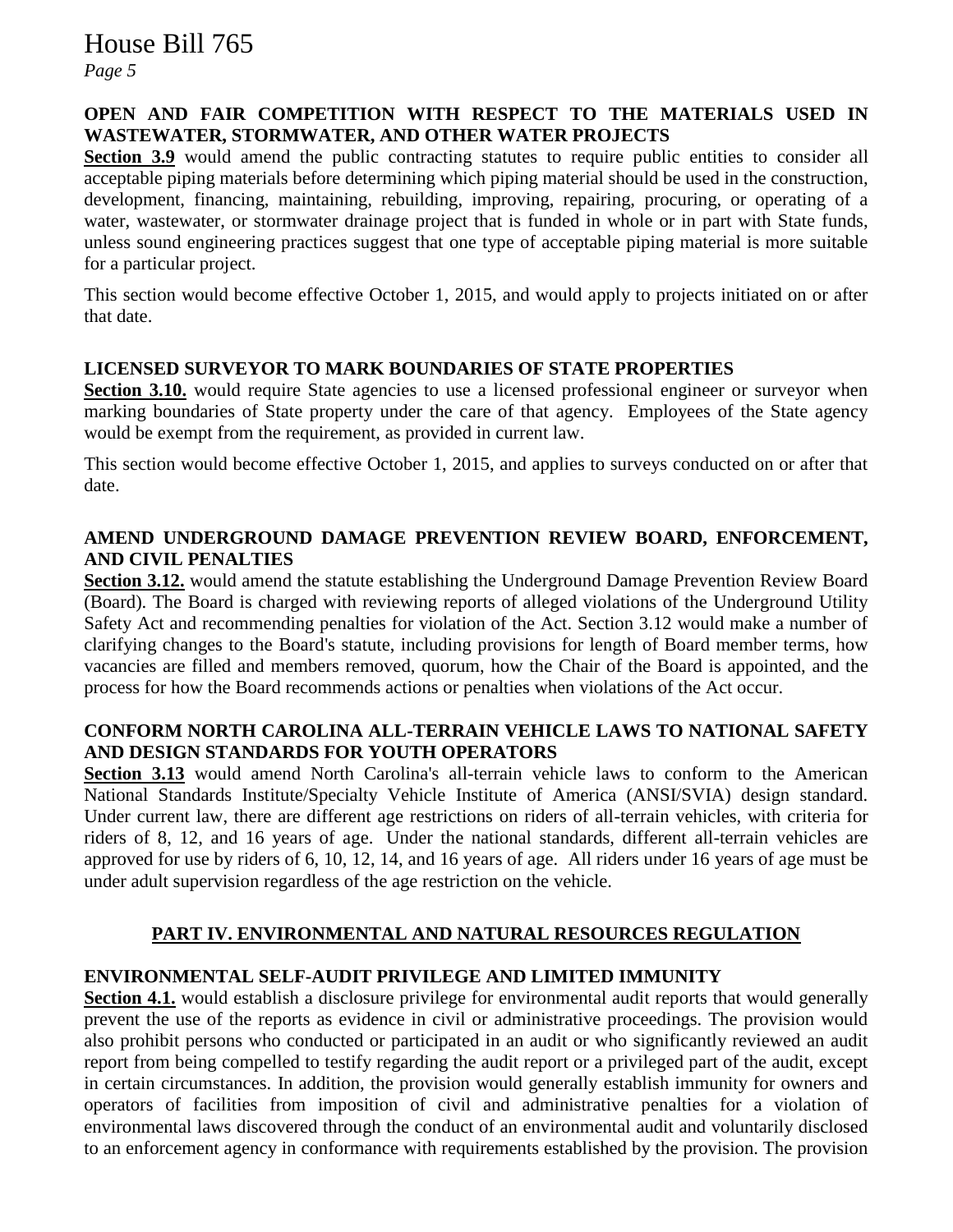*Page 6*

specifically provides, however, that waiver of penalties and fines must not be granted until the applicable enforcement agency has certified that the violation was corrected within a reasonable period of time (i.e., the enforcement agency retains discretion to assess penalties and fines for the violation until it is corrected)*.* An owner or operator of a facility who makes a voluntary disclosure of a violation of environmental laws discovered through an audit would be limited to exercise the privilege or immunity only once in a 2-year period, not more than twice in a 5-year period, and not more than three times in a 10-year period.

The section would become effective July 1, 2015, and apply to environmental audits that are conducted on or after that date.

## **REPEAL RECYCLING REQUIREMENTS FOR DISCARDED COMPUTER EQUIPMENT AND TELEVISIONS**

**Section 4.2.** would repeal the provisions in the General Statutes that require manufacturers to recycle computer equipment and televisions discarded by consumers in the State, and repeal DENR's obligation to submit an annual report on this matter to the General Assembly.

#### **PROHIBIT IMPLEMENTATION AND ENFORCEMENT OF FEDERAL STANDARDS FOR WOOD HEATERS AND FOR FUEL SOURCES THAT PROVIDE HEAT OR HOT WATER TO A RESIDENCE OR BUSINESS**

**Sections 4.3.(a) and 4.3.(b)** Pursuant to G.S. 143-215.107, the Environmental Management Commission (EMC) is empowered to develop and adopt standards and plans necessary to implement the requirements of the federal Clean Air Act and regulations adopted by the USEPA. **Sections 4.3(a) and 4.3(b)** would provide for the following two exceptions to the EMC's authority to develop and adopt standards and plans to implement federal air quality standards by prohibiting the EMC and the Department of Environment and Natural Resources (DENR) from:

- 1. Issuing rules to implement regulations adopted by the USEPA after May 1, 2014, to limit emissions from wood heaters or enforce against a manufacturer, distributor, or consumer of a wood heater subject to federal regulation. "*Wood heater*" is defined by this section to mean: a fireplace, wood stove, pellet stove, wood-fired hydronic heater, wood-burning forced-air furnace, or masonry wood heater or other similar appliance designed for heating a residence or business or for heating water for use by a residence through the combustion of wood or products substantially composed of wood.
- 2. Enforcing any federal air emissions standard adopted by the USEPA for the regulation of fuel combustion that is used directly or indirectly to provide hot water or comfort heating to a residence or a comfort heating to a business.

#### **AMEND PROCESS FOR STATE ADOPTION OF FEDERAL AIR QUALITY STANDARDS**

**Sections 4.4, 4.5, and 4.6** would modify the implementation of the State's air pollution control rules for national emissions standards for hazardous air pollutants, maximum achievable control technology, and new source performance standards (15A NCAC 02D .1110, .1111, and .0524, respectively) to establish a new process by which proposed federal standards are adopted into the Administrative Code. Instead of automatically enforcing new federal standards, the bill would prohibit the EMC from adopting new standards except by a three-fifths vote of the Commission, to include the new standards in the Administrative Code. Standards adopted according to this process would then be subject to legislative review.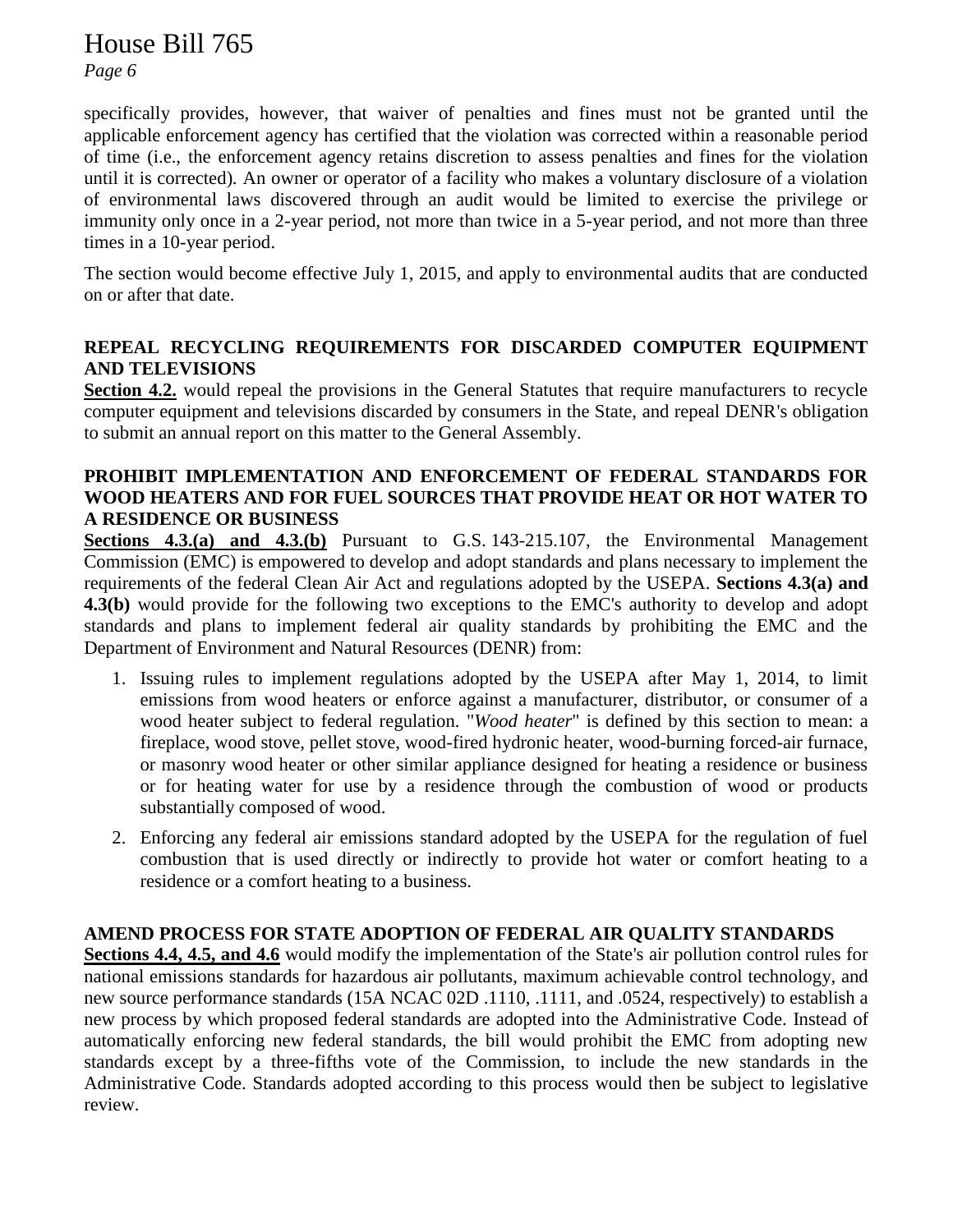*Page 7*

 $\overline{a}$ 

**Section 4.6A** effective January 1, 2016, would prohibit the EMC from enforcing previously adopted federal national emissions standards for hazardous air pollutants, maximum achievable control technology, and new source performance standards until the EMC readopts the standards using the process outlined above

## **AMEND RISK-BASED REMEDIATION PROVISIONS**

**Section 4.7.** would amend the law governing risk-based cleanup of contaminated sites, originally enacted in 2011, that authorized use of risk-based cleanup<sup>1</sup> for certain contaminated sites using site-specific cleanup standards designed to protect public health, safety, and welfare and the environment based on the current and anticipated future use of a site. The 2011 legislation included a number of limitations on a site's eligibility for risk-based cleanup, including:

- Only sites where there was no migration of contaminants off the industrial site, were made eligible.
- Only sites where the release of contamination was reported to DENR prior to March 1, 2011, were made eligible.

The bill would eliminate these limitations. With respect to the cleanup of sites where contaminants have migrated off the industrial site, the bill does provide, however, that remediation of environmental contamination on the off-site properties must meet unrestricted use standards on those properties.

**Section 4.8.** would direct DENR, no later than January 1, 2016, to develop all of the following:

- Internal processes to govern remediation of contaminated industrial sites using risk-based remediation that are consistent across all programs or requirements.
- A coordinated program and processes for remediation of contaminated industrial sites using risk-based remediation that are subject to more than one program or requirement.
- Reforms to expand the role, and otherwise enhance the use of, registered environmental consultants approved to implement and oversee sites using risk-based remediation .

DENR would be required to report to the ERC no later than April 1, 2016, on its activities conducted pursuant to this section, together with any pertinent findings or recommendations, including any legislative proposals that it deems advisable.

### **AMEND THE LAW GOVERNING BROWNFIELDS REDEVELOPMENT TO CONFORM CLASSES OF PERSONS ELIGIBLE TO PARTICIPATE TO THOSE AUTHORIZED UNDER FEDERAL LAW**

**Section 4.9.** would amend the definition of "prospective developer" included in the statutes under the Brownfields Property Reuse Act (Act) of 1997.

A Brownfields site is any real property that is abandoned, idled, or underutilized where environmental contamination, or perceived environmental contamination, hinders redevelopment. This program was enacted to encourage and facilitate redevelopment of these sites by removing barriers to redevelopment posed by a prospective developer's (PD's) potential liability for clean-up costs. To be eligible for participation in the Brownfields Program (Program), a PD must not have caused or contributed to contamination at a site. The Act does not obviate practical or necessary remediation of properties under

 $1$  Generally, cleanup of environmental contamination must be performed to meet unrestricted use standards, meaning contaminant concentrations present at a location are acceptable for all uses; are protective of public health, safety, and welfare and the environment; and comply with an applicable program's standards established by statute or rule adopted by the Environmental Management Commission, the Commission for Public Health, or the Department of Environment and Natural Resources (DENR). Risk-based cleanup, however, allows cleanup based on site-specific risk factors, which are generally not as stringent as the applicable unrestricted use standards.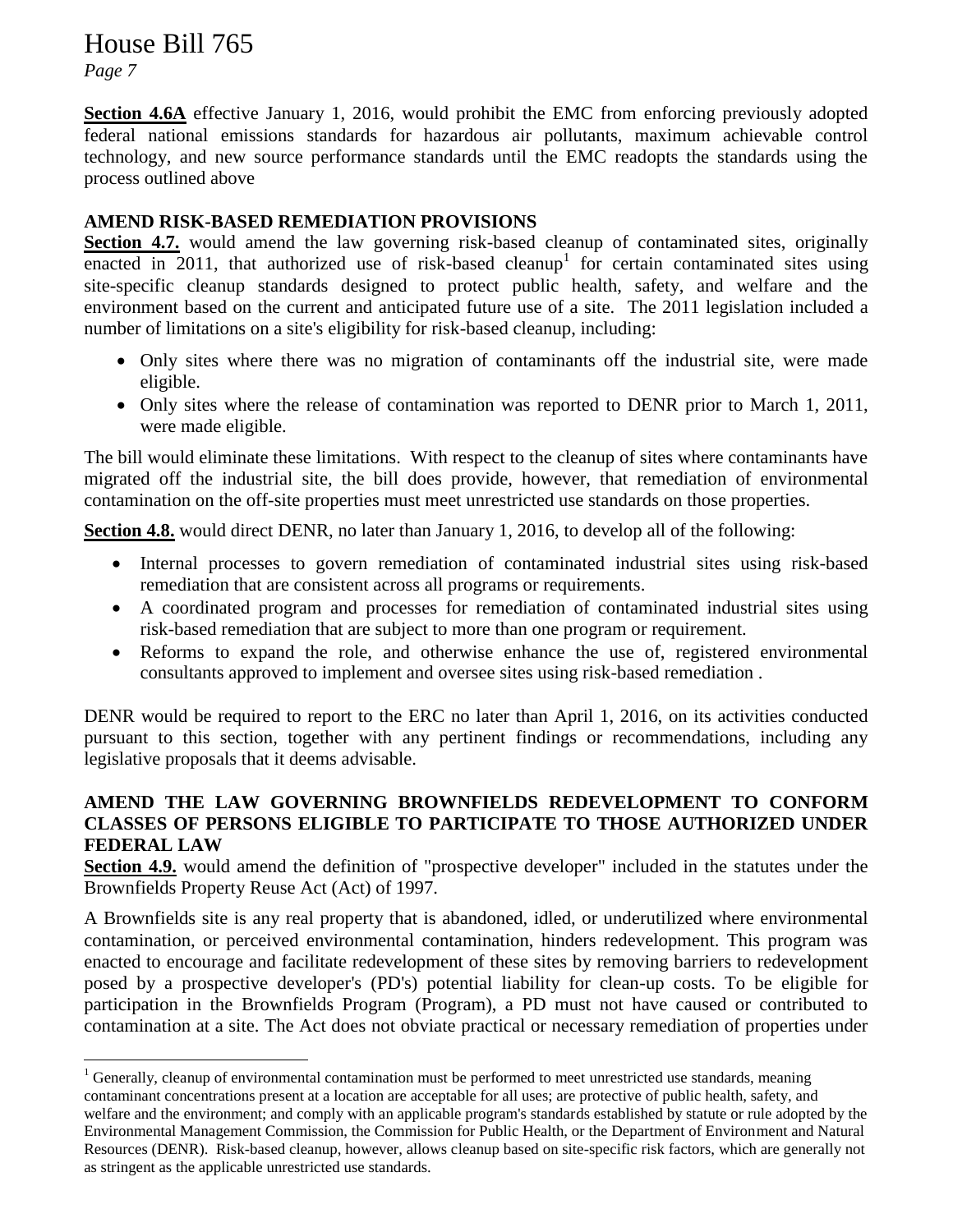*Page 8*

any State or federal cleanup program, but it does authorize DENR to work with PDs toward the safe redevelopment of sites, and to provide PDs regulatory flexibility and liability protection that would not be available to parties who actually caused or contributed to contamination at a site.

If a site is included in the Brownfields Program, DENR will enter into an agreement with the developer that is in effect a covenant not-to-sue contingent on the developer making the site suitable for the reuse proposed. Additionally, a Brownfields agreement obtained from the Program entitles the developer to a property tax exclusion on the improvements made to the property for a period of five years, which can more than pay for assessment and cleanup activities on many projects. Site remedies (cleanup requirements) under the Program are also less costly and time consuming than they would be for a party who caused or contributed to the contamination, as site remedies under the Brownfields Program are designed to prevent exposure and make the site suitable for reuse, rather than meet environmental standards required under the traditional cleanup programs.

Under current law "prospective developer" means any person with a bona fide, demonstrable desire to either buy or sell a Brownfields property for the purpose of developing or redeveloping that brownfields property and who did not cause or contribute to the contamination at the brownfields property.

The bill would change the definition of "prospective developer" to include all the classes of persons eligible for liability protection under the federal Brownfields program, as described below:

- **Bona fide prospective purchaser (BFPP)** liability protection allows persons to acquire property knowing, or having reason to know, of contamination on the property, and still be eligible for Brownfields treatment, if, among other things, they:
	- o Acquire contaminated property after January 11, 2002.
	- o Perform "all appropriate inquiries" prior to acquiring the property, and demonstrate "no affiliation" with a liable party, and meet other threshold criteria.
	- o Satisfy other continuing obligations, including compliance with land use restrictions and not impeding the effectiveness or integrity of institutional controls, etc.
- **Contiguous Property Owners (CPO)** liability protection is for owners of property that is not the source of the contamination (i. e., property is "contiguous" to, or otherwise similarly situated to, a facility that is the source of contamination found on their property). CPOs must also perform all appropriate inquiry prior to purchase, but they must buy without knowing, or having reason to know, of contamination on the property.
- **Innocent Landowners (ILOs)** liability protection is for owners of property that is the source of the contamination, but purchased without knowing, or having reason to know, of contamination on the property, after having performed all appropriate inquiries.

BFPPs or CPOs must not be potentially liable or affiliated with any other person who is potentially liable for the site response costs. "Affiliated with" includes direct and indirect familial relationships and many contractual, corporate, and financial relationships. ILOs cannot have a contractual relationship with a liable party.

This section would become effective July 1, 2015, and apply to notices of Intent to Redevelop a Brownfields Property filed on or after that date.

# **ELIMINATE OUTDATED FEES RELATED TO SOLID WASTE MATTERS**

**Section 4.10.(a)** would repeal a tax imposed on publishers of newsprint publications of \$15 per each ton by which the publisher's recycled content tonnage falls short of the tonnage of recycled postconsumer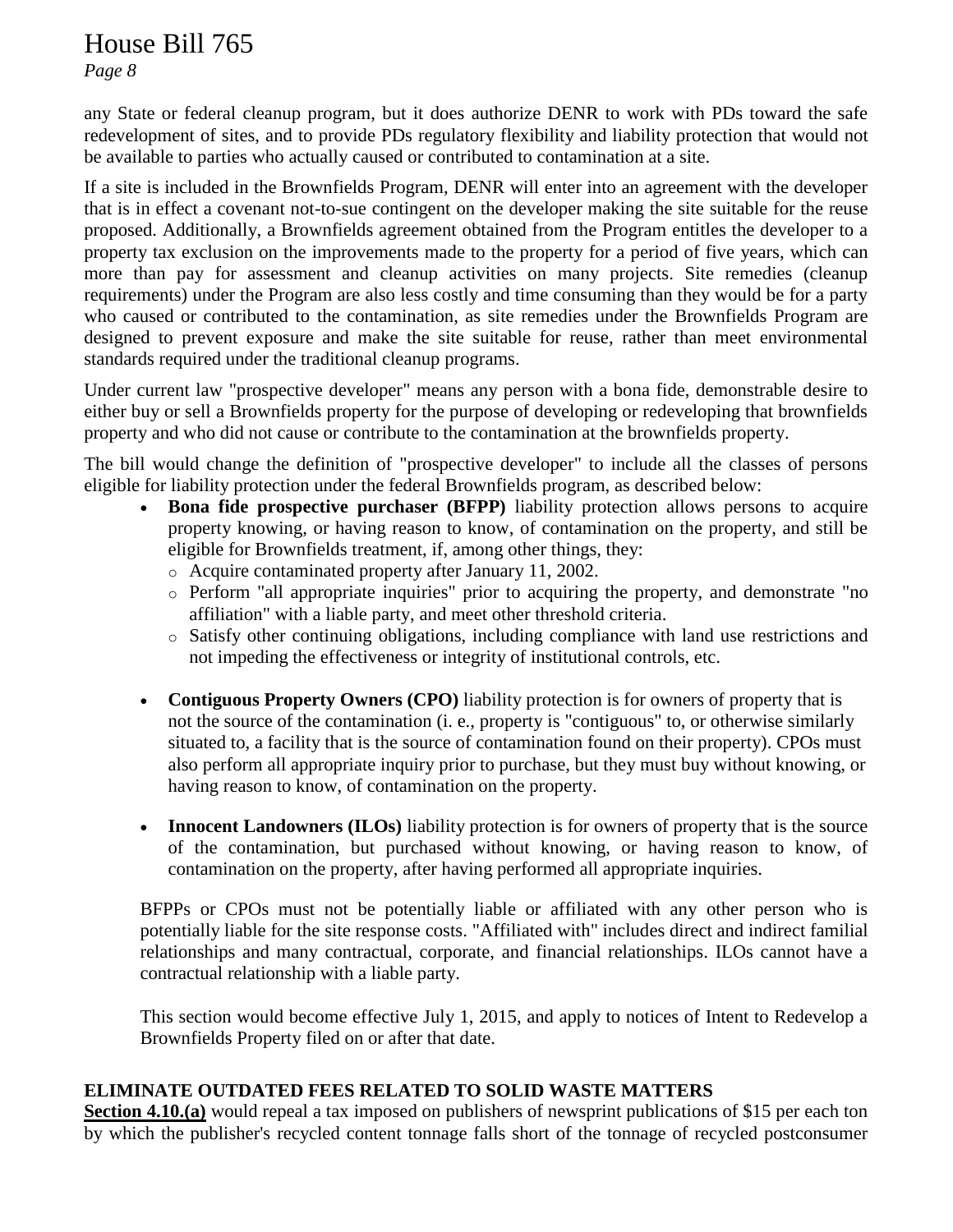*Page 9*

recovered paper needed to achieve the applicable minimum recycled content percentage as established in the statute.

**Section 4.10.(b)** would repeal a provision that allows DENR to collect a fee for registration of persons transporting, collecting, or recycling used oil.

# **REPEAL ENERGY AUDIT REQUIREMENTS**

**Section 4.11.** would repeal the requirement for the Department of Administration to develop an energy audit and procedure to perform energy audits for each State agency or State institution of higher learning. This section would also repeal any corresponding reporting requirements.

#### **DELETE OR REPEAL VARIOUS ENVIRONMENTAL AND NATURAL RESOURCES REPORTING REQUIREMENTS**

**Section 4.12.** would repeal or amend various environmental and natural resources reporting requirements as follows:

- Repeal the annual joint report from the Chairs of the Marine Fisheries Commission and the Wildlife Resources Commission to the Joint Legislative Commission on Governmental Operations (Gov Ops) on the Marine Resources Fund and the Endowment Fund.
- Repeal the Secretary of Environment's annual progress report to Gov Ops on developing and implementing Fishery Management Plans.
- Repeal the annual One-Stop Permitting Program and Express Permitting Program report from DENR to Fiscal Research and the ERC.
- Repeal the annual report from the Division of Aquariums in DENR to Gov Ops, NER Appropriations Subcommittees, and Fiscal Research on the North Carolina Aquariums Fund.
- Repeal the annual report by the Office of State Budget and Management and the Division of Waste Management to Gov Ops on the preceding fiscal year concerning the allocation of loans authorized under the Solid Waste Management Loan Program.
- Repeal the Advisory Committee report for the Coordination of Waterfront Access to the Joint Legislative Seafood and Aquaculture Commission (The Commission was terminated in 2011).

# **ON-SITE WASTEWATER AMENDMENTS AND CLARIFICATIONS**

*CURRENT LAW:* G.S. 130A-333 through G.S. 130A-342 provides for a three-step process to site, install, and operate an on-site wastewater system. First, an application for an improvement permit must be submitted to the local health department that includes a plat or site plan, a description of the facility the proposed site is to serve, and characteristics of the proposed wastewater system. Once an improvement permit is issued, the local health department must conduct a field investigation to ensure that the system can be installed and operated in compliance with State laws and rules. If the local health department determines that the system can be installed adequately, the local health department issues an authorization for wastewater system construction. This authorization must be obtained before a building permit will be granted and before construction of the system or the structure can begin. After the system has been installed, the local health department conducts an in-place inspection to ensure the system was installed in compliance with the improvement permit, the construction authorization, and applicable rules. If the local health department determines that the installed system is in compliance, an operation permit will be issued that allows the system to be placed into operation. The operation permit is valid for as long as the system is operating properly and must be obtained prior to receiving permanent electrical power hookup and an occupancy permit.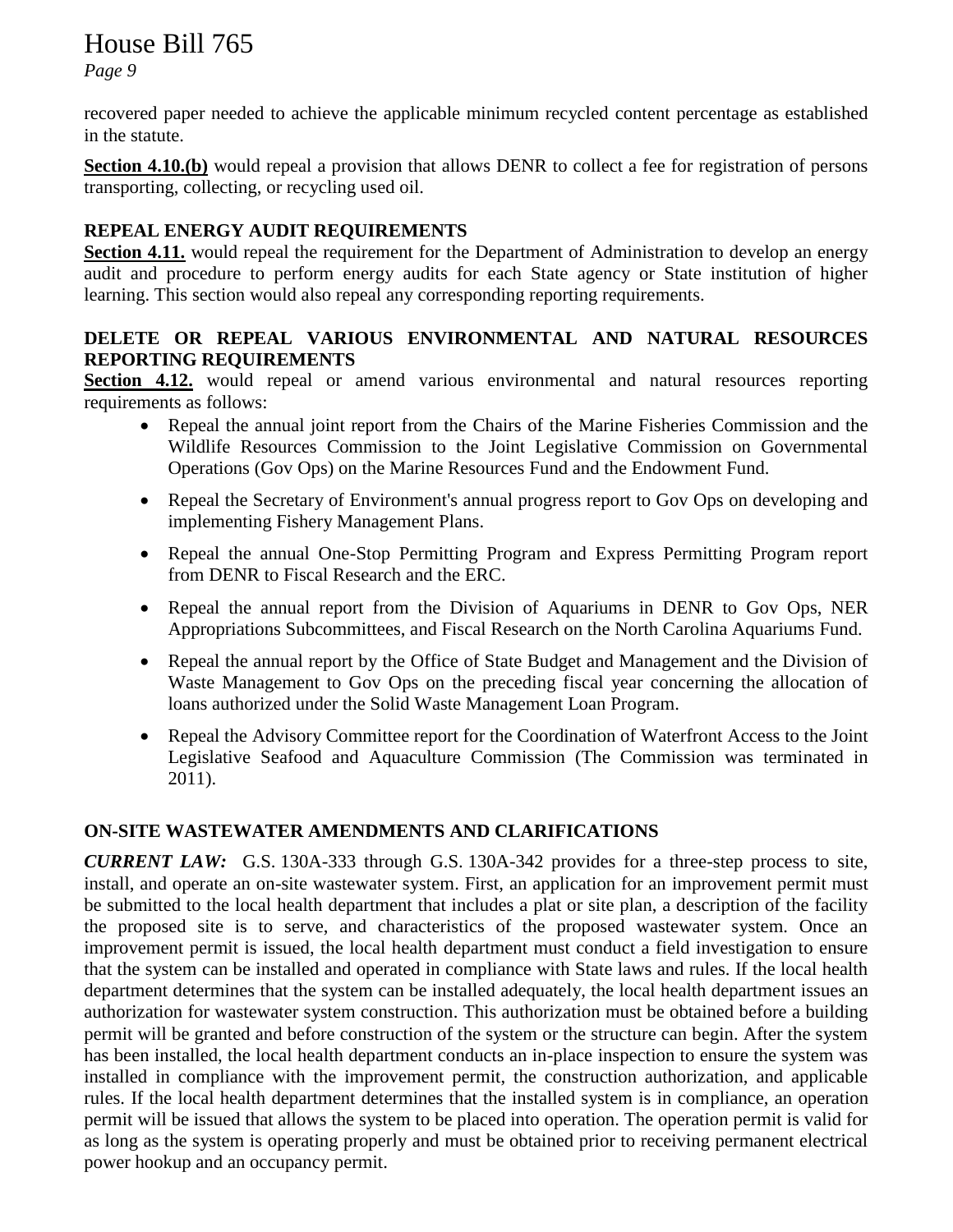*Page 10*

**Sections 4.14.(a) through 4.14.(e)** of the bill would amend G.S. 130A-333 through G.S. 130A-342 by enacting an alternative process – the private option permit – by which a professional engineer may design, construct, install, and prepare for operation, a new on-site wastewater system without requiring the oversight or approval of a local health department as follows:

**Section 4.14.(a)** defines the "*private option permit*" (POP) to mean the approval of an on-site wastewater system by a professional engineer who has both expertise and education in civil or environmental engineering and who has designed the wastewater system acting under the authority of the owner thereof.

**Section 4.14.(b)** (i) authorizes licensed soil scientists (as defined in Chapter 89F of the General Statutes), in addition to local health department staff, to evaluate the soil conditions and site features of any site proposed for new wastewater systems; (ii) establishes a system for an owner of a wastewater system or the Department of Health and Human Services (DHHS) to file written complaints against professional engineers or licensed soil scientists citing failure to adhere to rules applicable to wastewater systems; and (iii) makes conforming changes to implement the POP.

**Section 4.14(c)** creates a new section in Article 11 of Chapter 130A of the General Statutes authorizing the utilization of the private option permit (POP) for a professional engineer, under the legal authority of the owner of a proposed wastewater treatment system, to prepare drawings, specifications, plans, and reports that are certified and stamped with the professional engineer's seal for the design, construction, operation, and maintenance of the wastewater system. Under the POP, a professional engineer would be authorized, at the engineer's discretion, to employ wastewater system technologies not yet approved in this State. An owner or engineer who seeks to utilize the POP must submit a *notice of intent to construct* (NOI to construct) to the local health department (LHD) prior to beginning construction, siting, or relocation of a wastewater system.

DHHS must develop a *common form for the NOI to construct* that includes information about: the owner, the engineer, the licensed soil scientist, proof of insurance or appropriate liability coverage of at least \$1 million per claim, a description of the wastewater system and the facility it is proposed to serve, design flow and characteristics, the soils evaluation and site conditions, and a plat.

The LHD must determine whether a NOI to construct is *complete* within 14 days of receipt from the owner or engineer. A determination of completeness by the LHD means that the NOI to construct includes all of the components as required on the common form. The owner or engineer must submit a duplicate copy of the NOI to construct to DHHS for proposed wastewater systems that collect, treat, and dispose of industrial wastewater, or that treat more than 3,000 gallons per day.

*To satisfy the requirements of the POP*, the engineer or owner, as applicable, must: (i) use recognized principles and practices of engineering and applicable rules of the Commission for Public Health (Commission) in the calculations and design of the wastewater system; (ii) employ a licensed soil scientist to evaluate soil conditions and site features; (iii) be responsible for all aspects for the construction and installation of the wastewater system, including the selection and oversight of an on-site wastewater system contractor certified in accordance with Article 5 of Chapter 90A of the General Statutes; and (iv) comply with any and all State, local, and federal laws and regulations that pertain to the proposed wastewater system.

Under the POP, the licensed soil scientist must assume all *liability* for the findings of the soils evaluation and soils report. The professional engineer must assume all liability for the engineer's scope of work for the wastewater system. The owner of the wastewater system must assume all liability for the proper operation and management of the wastewater system. Once the owner has commenced operation of the wastewater system, neither the professional engineer or licensed soil scientist may be held liable for any damages resulting from unapproved changes made to the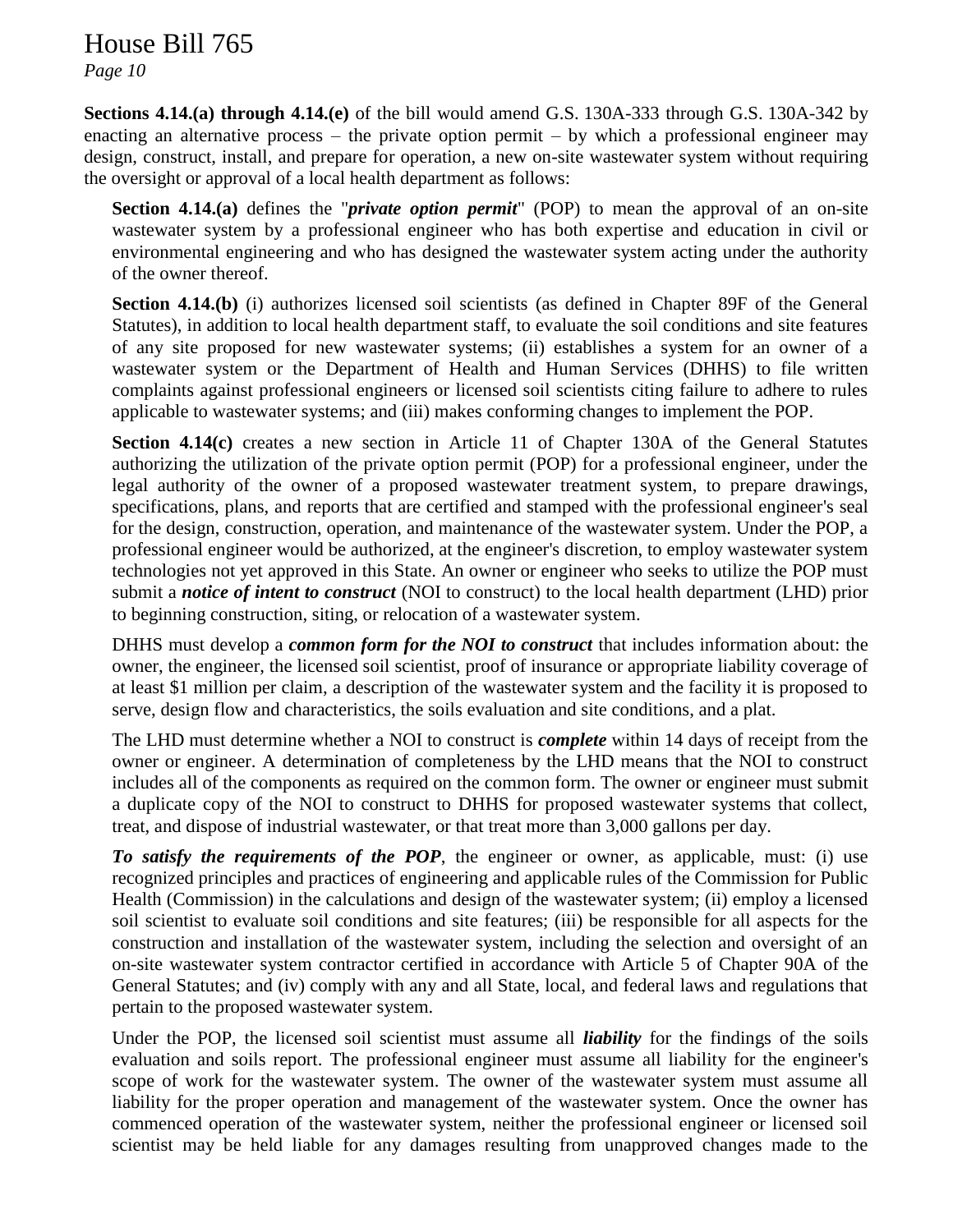*Page 11*

wastewater system by the owner. DHHS and LHD's are not liable for any wastewater systems approved under the POP, however, may at any time, conduct an inspection of the wastewater system.

In order to operate and maintain a wastewater system under the POP, the professional engineer must: (i) establish a written operations and management program and provide the written program to the owner and (ii) assist the owner in selecting a certified water pollution control system operator, an operator that is required to be under contract with the owner and chosen from a list maintained by the Division of Water Resources in DENR.

A *post-construction conference* with all affected parties, including the LHD, must be held prior to operation of the wastewater system. In addition, prior to commencing operation of the system and after the post-construction conference, the following *documentation and reporting* must be completed:

- Signed, sealed, and dated copies of the engineer's report must be delivered to the owner of the wastewater system.
- Upon review of the engineer's report, the owner of the wastewater system must sign and notarize the report as having been received.
	- o The owner must submit a certified copy of the engineer's report, a copy of the written operations and management program, the required fees, and a notarized letter documenting the owner's acceptance of the system from the professional engineer. The owner must also furnish these documents to DHHS for wastewater systems that collect, treat, and dispose of industrial wastewater or that treat more than 3,000 gallons per day.

Upon receipt of the required documentation and fees, the LHD must issue a letter of confirmation that states the documents and information contained therein have been received and that the *wastewater system may operate* in accordance with rules adopted by the Commission.

This section authorizes a LHD to *assess fees*, of up to 10% of the fees established to obtain an improvement permit, an authorization to construct, or an operations permit within the LHD's on-site wastewater program, for the use of staff to conduct inspections, support participation at post-construction meetings, and to archive the private permit with the register of deeds or other recordation of the wastewater system as required.

In addition, this section directs the Commission to *adopt rules* to implement the POP and directs the Commission to *report,* beginning January 1, 2017, and annually thereafter, to the Joint Legislative Oversight Committee on Health and Human Services (HHS Oversight) and the ERC on the implementation and effectiveness of the POP.

**Sections 4.14.(d) and 4.14.(e)** of the bill make conforming changes to the statutes governing the operation of a wastewater system to include requiring applicable documentation under the POP prior to receiving permanent electrical power service and an occupancy permit.

**Section 4.14.(f)** of the bill directs the Commission, in consultation with DHHS, local health departments, and industry stakeholders to study minimum on-site wastewater system inspection frequency as established in the administrative code to evaluate the feasibility and desirability of eliminating duplicative inspections of on-site wastewater systems, and to report its findings and recommendations to HHS Oversight and the ERC by January 1, 2016.

**Section 4.14.(g)** of the bill (i) makes conforming changes to the statute governing improvement permits and authorizations for wastewater system construction to incorporate the POP; (ii) provides that improvement permits or authorizations to construct must not be affected by a change in ownership of the wastewater system; (iii) provides that an improvement permit and an authorization for wastewater system construction must remain valid once issued, without expiration, provided the design flow and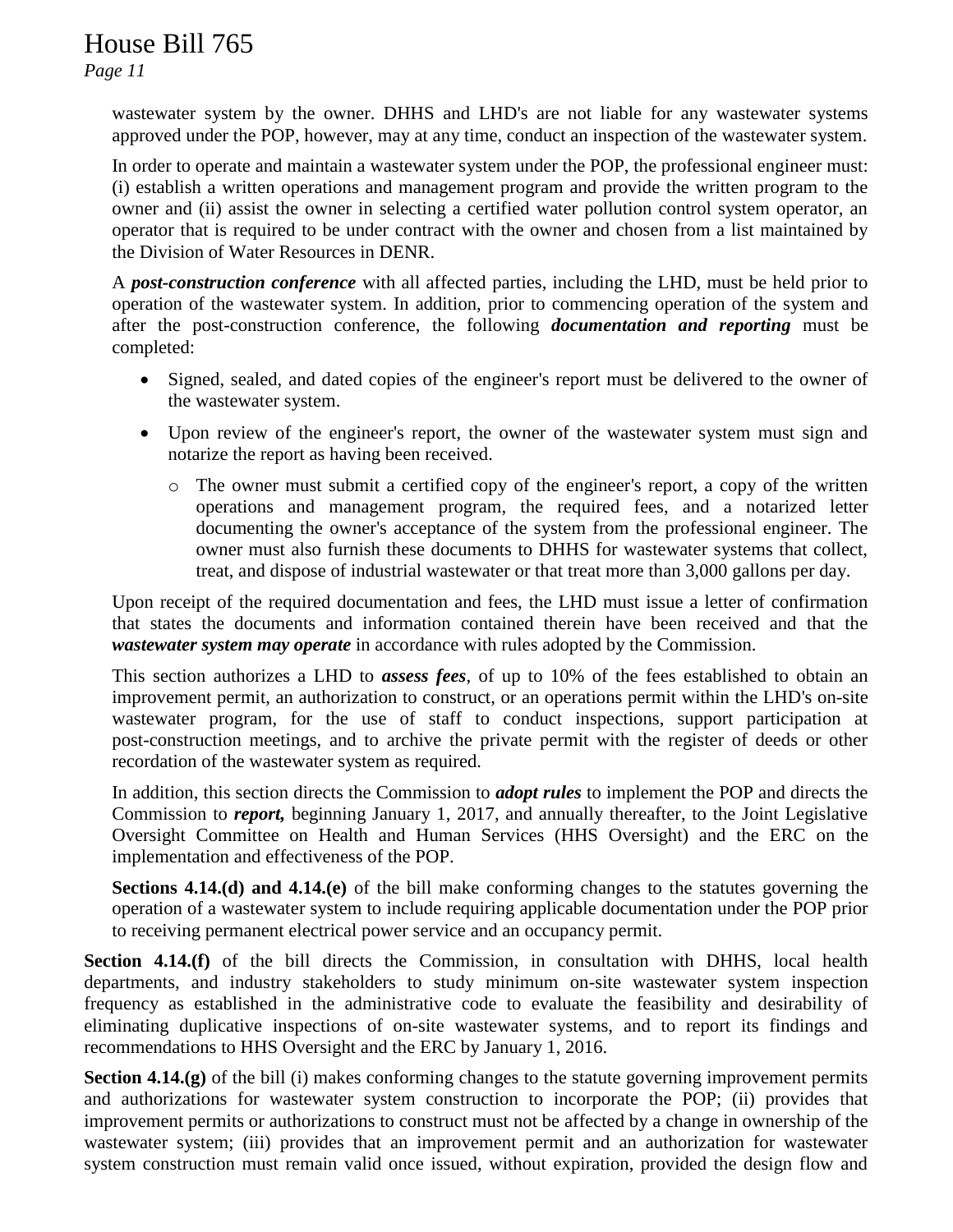*Page 12*

characteristics and description of the facility the wastewater system will serve remain unchanged; and (iv) directs the LHD to maintain a database of proposed wastewater systems for which both the improvement permit and the authorization for wastewater construction have been obtained, but no activity related to the construction or installation of the site has begun in the five years immediately following approval. For those systems identified, the LHD must notify the applicant of any alternative wastewater system technologies and options that may be employed by the applicant in lieu of the system already permitted and authorized by the department.

**Section 4.14.(h)** of the bill amends the criteria for operators of permitted systems to provide that systems with a design flow of less than 1,500 gallons per day must be operated by a certified Subsurface Water Pollution Control System Operator and authorizes the Commission to establish additional standards for systems with a design flow of 1,500 gallons or more per day.

**Section 4.14.(i)** of the bill provides that this section is effective when it becomes law and that the Commission must adopt rules to implement the POP no later than June 1, 2016. This section further provides that no person may utilize the POP until such time as the rules adopted by the Commission become effective.

# **AMEND APPROVAL OF ON-SITE WASTEWATER SYSTEMS**

**Section 4.15.(a)** of the bill would amend the statute pertaining to the approval of on-site wastewater systems technologies. This section would:

- Rename "controlled demonstration system" as a "*provisional wastewater system*" and provide that a provisional system includes any system or component that is acceptable to DHHS or has been approved by a nationally recognized certification body for at least one year. "*Nationally recognized certification body*" is defined to mean NSF International; the International Association of Plumbing and Mechanical Officials; the Bureau of Normalization of Quebec; or another certification body for wastewater systems or system components accredited by the American National Standards Institute or the Standards Council of Canada.
- Repeal the subsection on "experimental systems."
- Amend the processes by which a wastewater system achieves either provisional or innovative wastewater system status.
- Repeal the subsection authorizing DHHS to form a technical advisory committee (I  $&E$ Committee) comprised of specialists who have training and expertise related to on-site subsurface wastewater systems to assist in evaluating applications for approval.
- Repeal the five-year warranty required for certain nitrification trenches for innovative or accepted wastewater systems handling untreated effluent.
- Make conforming changes to the fee schedule for DHHS review or modification of wastewater systems.

**Section 4.15.(b)** of the bill directs the Commission to review and amend rules to implement the changes above.

**Section 4.15.(c)** of the bill directs the Commission to report, beginning October 1, 2015, and every quarter thereafter until all rules are adopted, as to its progress of adopting and amending rules pursuant to Sections 4.14 and 4.15 of this act to HHS Oversight and the ERC.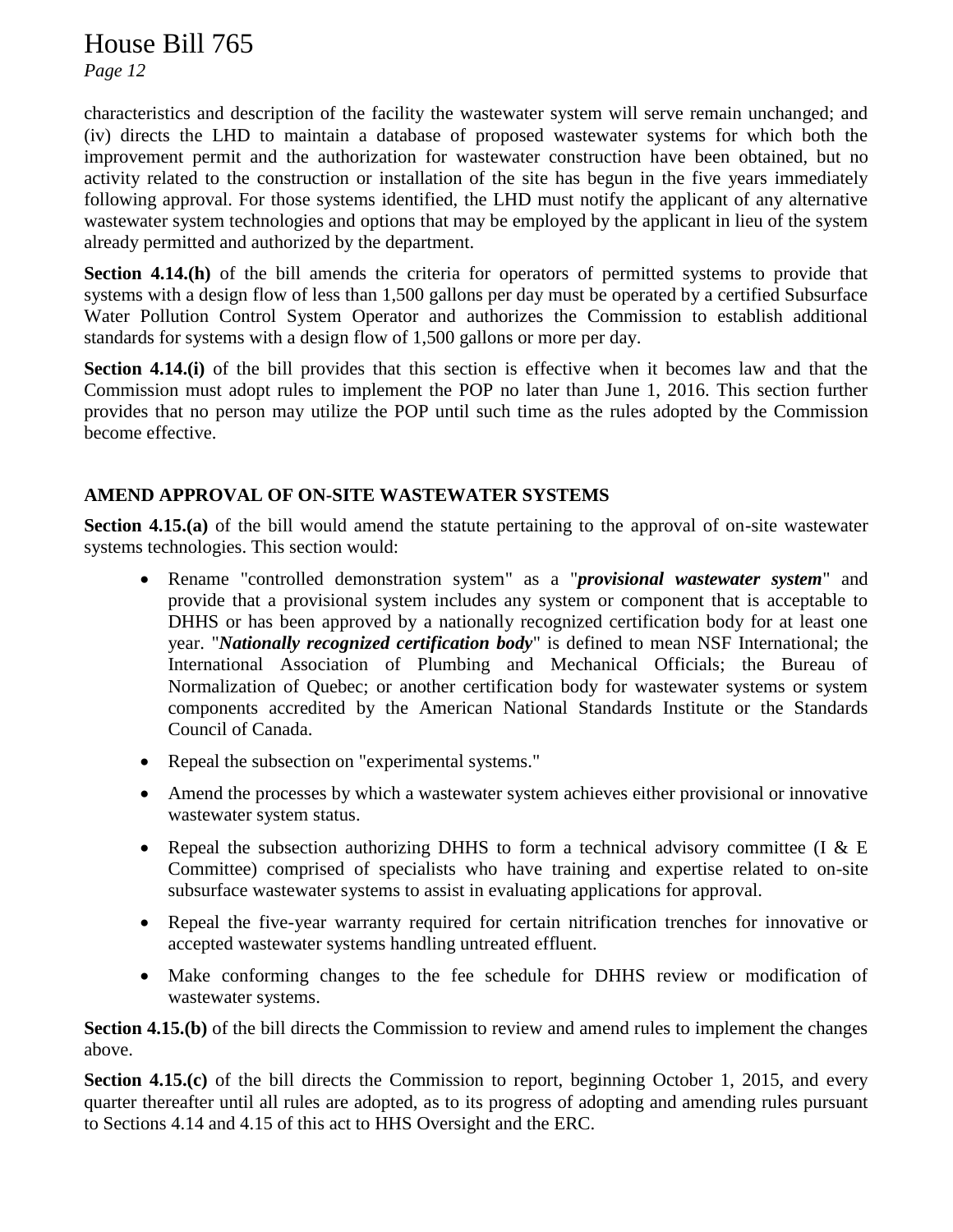*Page 13*

**Section 4.15.(d)** of the bill directs the Commission, in consultation with DHHS, local health departments, and industry stakeholders, to study the costs and benefits of requiring treatment standards above those that are established by nationally recognized standards, and report its findings and recommendations to HHS Oversight and the ERC on or before January 1, 2016.

## **CONTESTED CASES FOR AIR PERMITS**

**Section 4.17.** would amend the process for filing a contested case regarding an air quality permit decision of the EMC by:

- Providing that the filing for a contested case by a permit applicant or permittee would stay the EMC's decision while the filing for a contested case by a person who is not the permit applicant or permittee would not automatically stay the EMC's decision.
- Limiting these contested case provisions to permit application decisions rather than other types of permit decisions, such as permit modification, suspension, or revocation.

#### **AMEND ISOLATED WETLANDS LAW**

**Section 4.18.** would make the following changes to the regulation of isolated wetlands in the State:

- Provide that the only types of isolated wetlands the State will regulate are basin wetlands and bogs and that the State will not regulate isolated man-made ditches or ponds constructed for stormwater management purposes, any other man-made isolated pond, or any other type of isolated wetland.
- Provide that the regulatory threshold for impacts to isolated wetlands is one acre. Currently, the regulatory thresholds are one acre for isolated wetlands east of I95 and 1/3 acre for isolated wetlands west of I95.
- Provide that the mitigation requirements for impacts to isolated wetlands apply only to the amount of impact that exceeds the regulatory threshold of one acre.
- Provide that impacts to wetlands that aren't isolated wetlands will not be combined with impacts to isolated wetlands to determine whether the regulatory thresholds have been reached.

#### **AMEND COASTAL STORMWATER REQUIREMENTS**

**Section 4.19.** would make the following changes to the State's coastal stormwater management laws:

- Increase the threshold for coastal stormwater management requirements to apply to nonresidential development from 10,000 square feet of built upon area to an acre or more of land-disturbing activity.
- Increase the amount of allowable built upon area for less stringent stormwater management requirements from 12% of a lot to 24% of a lot.
- Provide that as necessary to comply with federal stormwater management requirements, the rescission of designations of local governments within the 20 Coastal Counties as Phase 2 municipalities, is repealed.

## **EXEMPT LINEAR UTILITY PROJECTS FROM CERTAIN ENVIRONMENTAL REGULATIONS**

**Section 4.21.** would provide that except as required by federal law, activities related to the construction, maintenance, or removal of an electric power line, water line, sewage line, stormwater drainage line,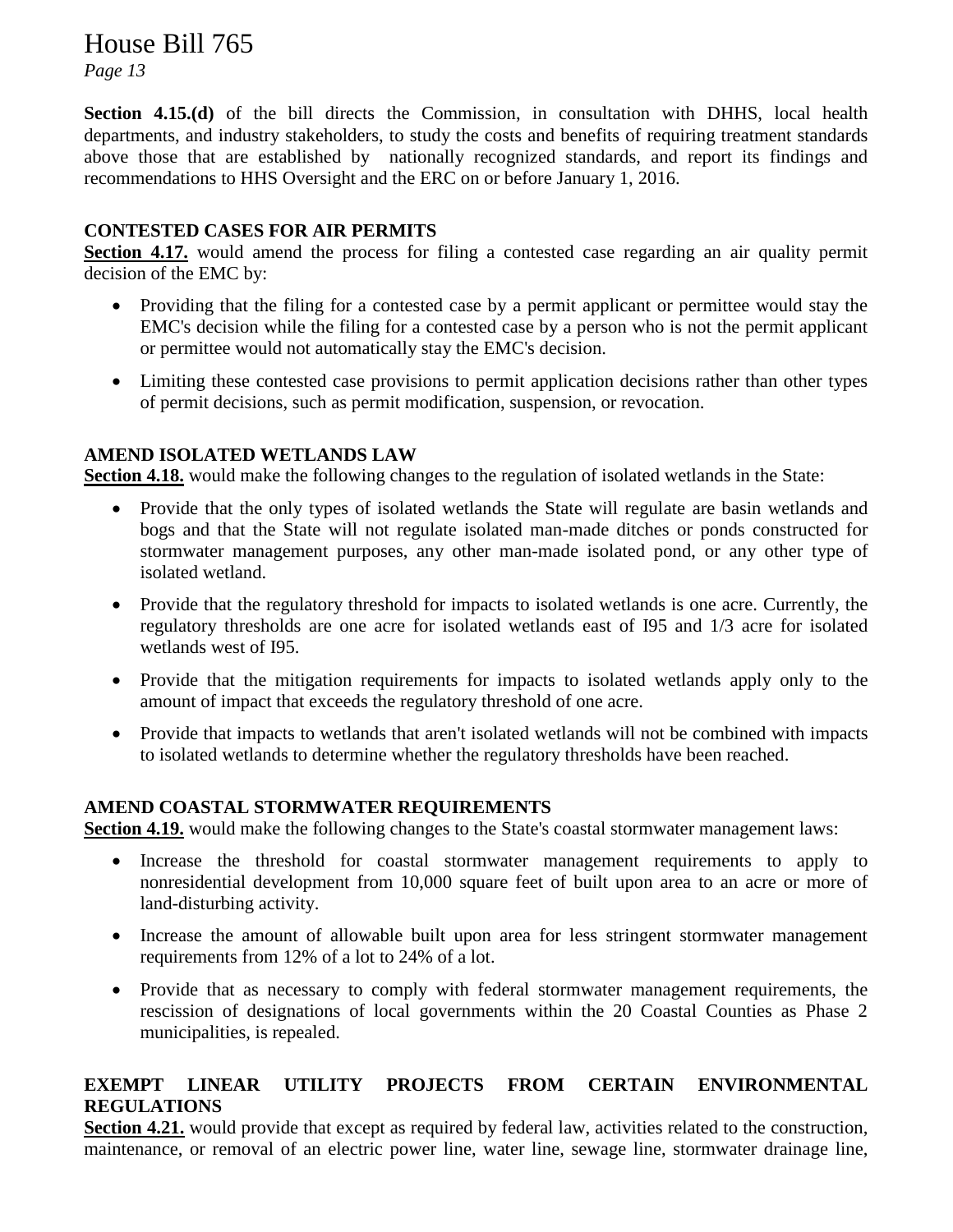*Page 14*

telephone line, cable television line, data transmission line, or natural gas pipeline are exempt from regulation by State agencies authorized to implement and enforce State and federal environmental laws.

## **REPEAL DEPARTMENT OF ENVIRONMENT AND NATURAL RESOURCES IDLING RULES**

**Section 4.24.** would direct the Secretary of Environment and Natural Resources to repeal the Heavy-Duty Vehicle Idling Restrictions rules by December 1, 2015, and provide that until the effective date of the repeal of the rule, DENR, the EMC, or any other political subdivision of the State cannot implement or enforce the rule.

#### **AMBIENT AIR MONITORING**

**Section 4.25.** would direct DENR to review its ambient air monitoring network and request from the United States Environmental Protection Agency (EPA) the authority to remove any monitor not required by federal law. This section would also direct DENR, no later than September 1, 2016, to discontinue all ambient air monitors not required by federal law and for which EPA approval for discontinuance is not required. This section would not preclude DENR from installing temporary ambient air monitors as part of an investigation of a suspected air quality violation or in response to an emergency causing an imminent danger to human health and safety.

#### **DIVISION OF AIR QUALITY NOTICE REQUIREMENTS**

**Section 4.27.** would reduce the notice period for consent orders related to air pollution from 45 days to 30 days and would provide that notice of a consent order or a public meeting on a consent order would be given on DENR's website rather than in a newspaper having general circulation in the county in which the air pollution originated.

#### **DISCLOSURE OF PERSONAL IDENTIFYING INFORMATION**

**Section 4.29.** would require the Wildlife Resources Commission and the Division of Marine Fisheries to treat email addresses like they treat other forms of personal identifying information, such as a person's mailing address, residence address, date of birth, and telephone number.

# **PROVIDE REGULATORY RELIEF BY INCREASING THRESHOLDS FOR MITIGATION OF LINEAR STREAM IMPACTS**

**Section 4.30.** would increase the threshold for when stream mitigation for loss of streams is required from 150 linear feet of streambed to 300 linear feet of streambed and would provide that a 1:1 ratio of mitigation may only be required for loss of streambed greater than 300 linear feet.

## **PROHIBIT THE REQUIREMENT OF MITIGATION FOR IMPACTS TO INTERMITTENT STREAMS**

**Section 4.31.** would provide that, except as required by federal law, DENR could not require mitigation for impacts to intermittent streams.

#### **PIGEON HUNTING**

**Section 4.32.** would designate that pigeons are wild birds for the purposes of jurisdiction and regulation by the Wildlife Resources Commission (Commission). The Commission currently excludes pigeons from the definition of wild birds. This designation would allow pigeon hunting in the State.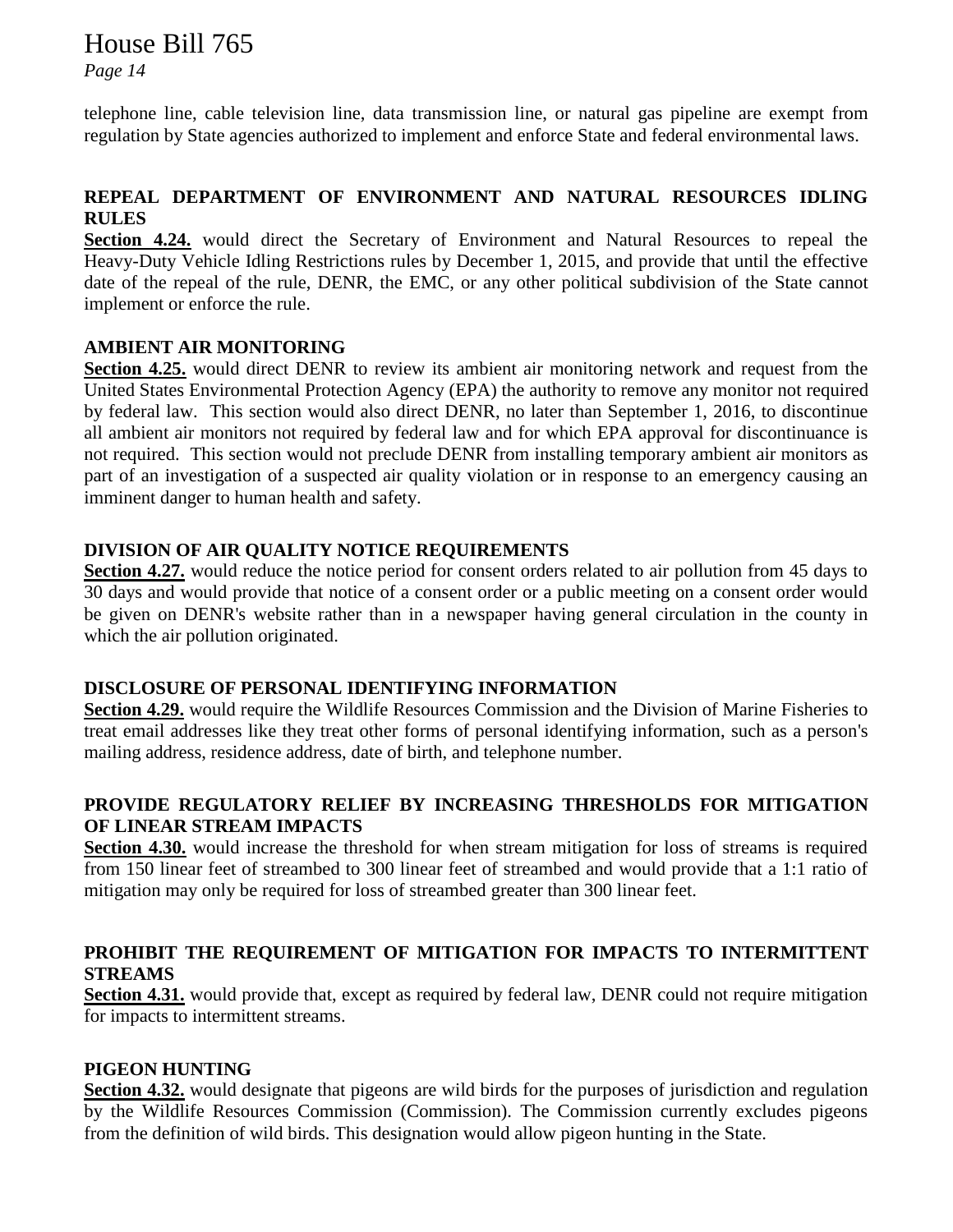*Page 15*

### **WILDLIFE RESOURCES COMMISSION STUDIES**

Section 4.33. would direct the Wildlife Resources Commission (Commission) to review the methods and criteria by which it adds, removes, or changes the status of animals on the State Protected animal list and compare these to federal regulations and the methods and criteria of other States in the region. This section would also direct the Commission to review the State's policies for addressing introduced species and make recommendations for improving these policies. The Commission would be required to report its findings to the ERC by March 1, 2016.

**Section 4.34.** would direct the Commission to establish a coyote management plan to address the impacts of coyotes in this State and the threats that coyotes pose to citizens, industries, and populations of native wildlife species within the State. The Commission would be required to report its findings and recommendations, including any proposed legislation to address overpopulation of coyotes, to the ERC by March 1, 2016.

**Section 4.35.** would direct the Commission to establish a pilot coyote management assistance program in Mitchell County, which would document and assess private property damage associated with coyotes; evaluate effectiveness of different coyote control methodologies, including lethal removal; and evaluate potential for a scalable statewide coyote assistance program. The Commission would be required to submit an interim report on the progress of the pilot program to the ERC by March 1, 2016, and a final report by January 1, 2017.

#### **ANIMAL WELFARE HOTLINE AND COURT FEE TO SUPPORT THE INVESTIGATION OF ANIMAL CRUELTY VIOLATIONS**

**Section 4.36.** would direct the Attorney General to establish and publicize the "NC Pets We Care Hotline" to receive reports of allegations of animal cruelty or violations of the Animal Welfare Act against animals under private ownership. An individual who makes a report to the hotline would be required to disclose his or her name and telephone number, and any other information the Attorney General may require. When the Attorney General receives allegations of activity involving cruelty to animals under private ownership, the Attorney General's office would be required to refer the allegations to the appropriate local animal control agency. When the Attorney General receives allegations of activity involving a violation of the Animal Welfare Act against animals under private ownership, the Attorney General's office would be required to refer the allegations to the Department of Agriculture and Consumer Services. The Attorney General would be required to maintain a record of the total number of reports received on the hotline and the number of reports received against any individual on the hotline. This section would also create a \$250 fee for support of local animal control authorities in the investigation of animal cruelty or Animal Welfare Act violations, to be remitted to the general fund of the local governmental unit that investigated the crime.

#### **AMEND STORMWATER MANAGEMENT LAW**

**Section 4.37.** would make the following changes to the regulation of stormwater in the State:

- Extend from July 1, 2016 to November 1, 2016, the deadline for the EMC to adopt rules to implement fast-track permitting for stormwater management systems.
- Provide that vegetative buffers adjacent to intermittent streams will be measured from the center of the stream bed.
- Provide that the volume, velocity, and discharge rates of water associated with the one year, 24-hour storm and the difference in stormwater runoff from the predevelopment and postdevelopment conditions for the one year, 24-hour storm must be calculated using an acceptable engineering hydrologic and hydraulic method.